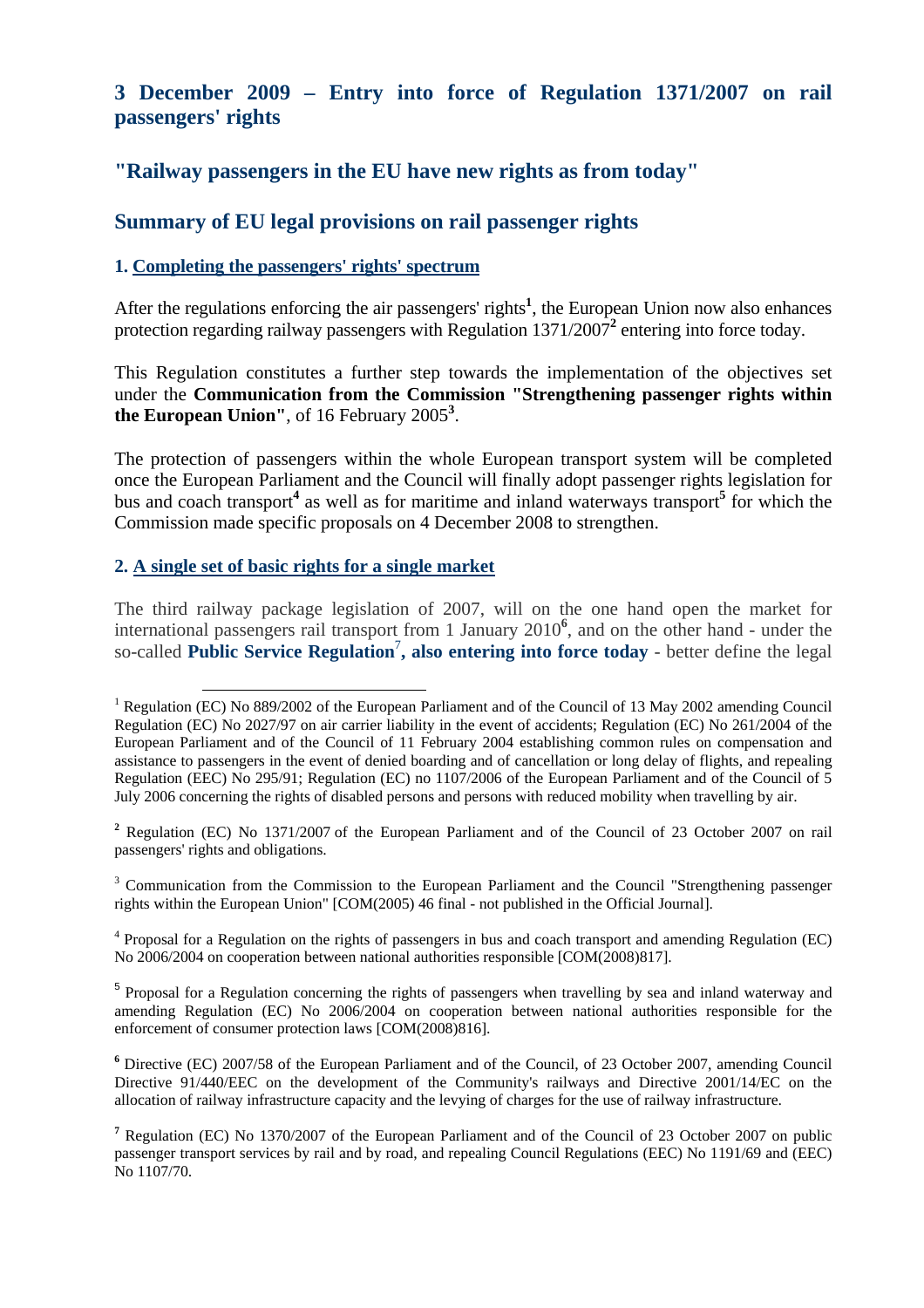and financial framework for awarding public service contracts related to inland transport in order to ensure citizens 'quality for money' for public transport services all over Europe.

In such a context, where a single market is emerging, measures to promote users' rights are essential to grant the consumer adequate protection on opening markets and the rail industry a level playing field and thus take full advantage of the benefits of the integrated market for rail transport services.

### **3. Basic rights across all Member States**

Under the Rail Passengers Regulation 1371/2007, common minimum rules will apply throughout Europe, for instance in case of delays or cancellation of trains. In addition, since rights are meaningless unless passengers are aware of them and know how to pursue them, the railway companies are obliged to inform passengers of their rights and obligations and to establish complaint boards.

However, Member States may, on a transparent and non-discriminatory basis, grant an **exemption** on their purely **domestic** railway traffic for a period of no longer than five years, which may be renewed twice for a maximum of five years on each occasion (making a maximum of 15 years); a permanent derogation for **urban, suburban and regional** services; a derogation for a period of five years, which may be renewed, in case of **rail services a significant part of which is operated outside the Community**.

Nonetheless, certain provisions of the Regulation will be mandatory for the railway traffic within the European Union: rules on availability of tickets, through tickets and reservations; liability of railway undertakings for passengers and their luggage; minimum level of insurance for railway companies; right to transport of passengers with reduced mobility; information on accessibility of rail services; and obligations on passengers' personal security.

Hence, through such a combination of core rights and possible national exemptions, the Regulation manages to reconcile the objective of granting basic rights to passengers across the EU with the reality of heterogeneous conditions of railway services in the Member States.

## **4. Helping rail passengers with reduced mobility**

 $\overline{a}$ 

The EU rail passenger rights legislation will ensure that passengers with reduced mobility can travel in a way that is comparable to other citizens.

Railway companies and station managers have to establish **non-discriminatory access rules** for the transport of disabled persons and persons with reduced mobility, including for example the elderly.

Railway companies, ticket vendors and tour operators shall also **inform on the accessibility** of rail services, on the access conditions and its reasons on request.

Railway companies shall provide disabled persons and persons with reduced mobility with **assistance on board a train and during boarding and disembarking from a train free of charge.** Assistance is provided on condition that the railway company, the station manager, the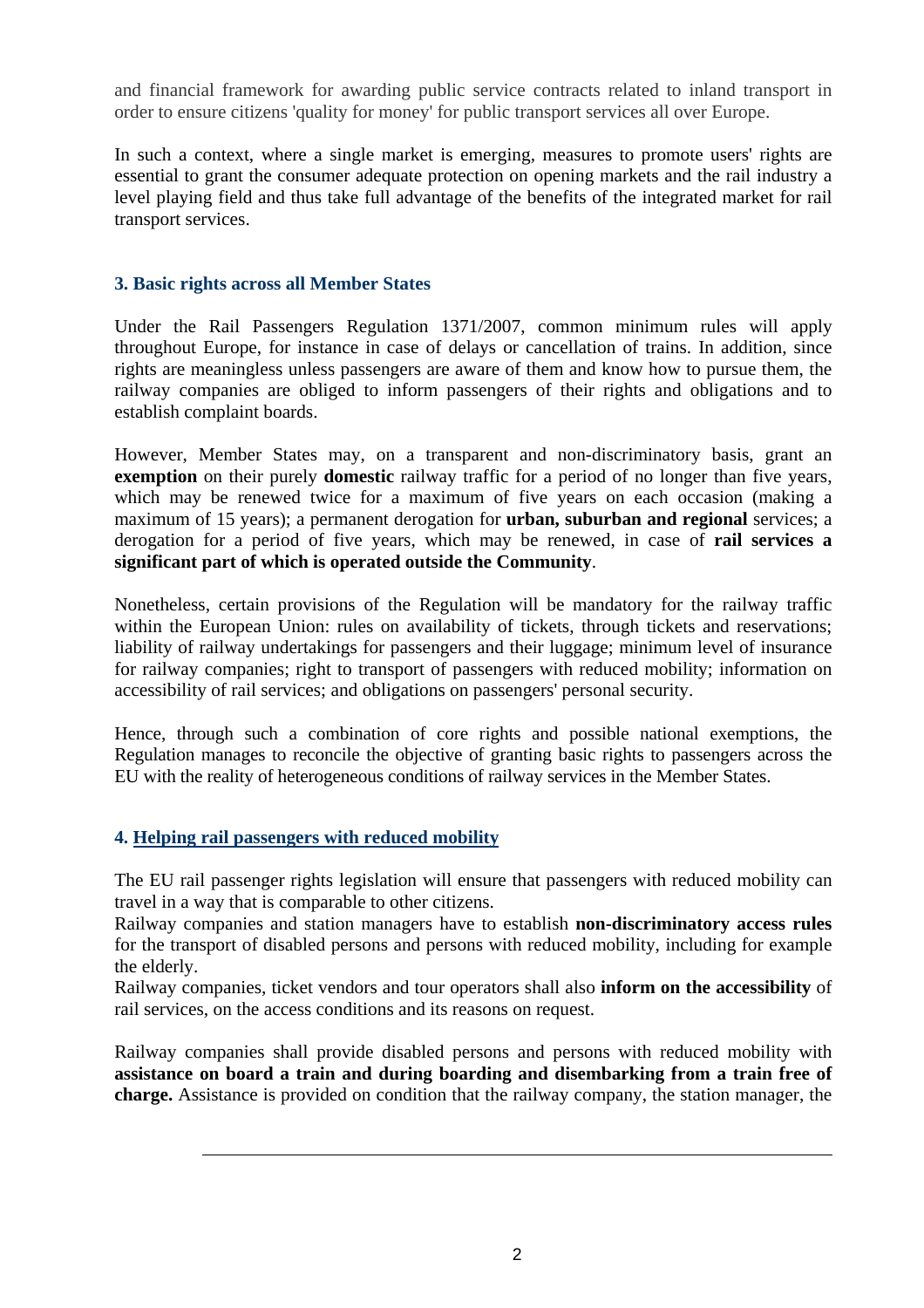ticket vendor or the tour operator with which the ticket was purchased is notified of the person's need for such assistance **at least 48 hours** before the assistance is needed.

The disabled person or the person with reduced mobility should present him or herself at the designated point

**- at the time stipulated (by the railway undertaking or station manager providing assistance) which shall not be more than 60 minutes** before published departure time or

**-** the time at which all passengers are asked to check in, or if no time is stipulated, **at least 30 minutes** before the published departure time or the time for check in.

There is **no financial limit in case of liability of the railway undertaking for** loss or damages to mobility equipment: in this case, the liability covers the total or partial loss of, or damage to, mobility equipment or other specific equipment used by disabled persons or persons with reduced mobility.

# **4. Other rail passengers' rights under the Regulation**

Overview of the **new rights** under the Regulation:

## **(a) - Information**

Starting December 2009, rail passengers in Europe have to be informed comprehensively and in the most appropriate format. Particular attention shall be paid in this regard to the needs of people with auditory and/or visual impairment. Such information encompasses:

## **Pre-journey information:**

- Which general conditions apply to the contract?
- What is the fastest trip and which has the lowest fares?
- Are there facilities for disabled persons and persons with reduced mobility as well as passengers with bicycles while entering the train and on board?
- Are there seats in smoking and non-smoking compartments, in first and second class as well as couchettes and sleeping carriages?
- Will the journey be disrupted or delayed?
- What kinds of services are offered on board?
- Where and how can I reclaim lost luggage and submit my complaint?

## **Information during the journey**:

- Which services are offered on board?
- Which is the next station?
- Is the train delayed and if yes, when it is expected to arrive?
- Which main connecting services are available?
- What do I have to take into account in terms of security issues?

## **(b) – Bicycle carriage**

The railway companies shall enable passengers to bring their **bicycles** on to any train, if they are easy to handle, if it does not adversely affect the specific rail service, and if the rolling-stock so permits.

## **(c) - Delays and cancellations**

## **Once a delay of at least 60 minutes is foreseeable**, the passenger shall **immediately** have the choice between:

(i) **Reimbursement** of the full cost of the ticket or for the part of the journey not made and for the part already made if the journey is no longer serving any purpose in relation to the passenger's original travel plan. Furthermore, in this case the passenger is eligible for a return service to the first point of departure at the earliest opportunity.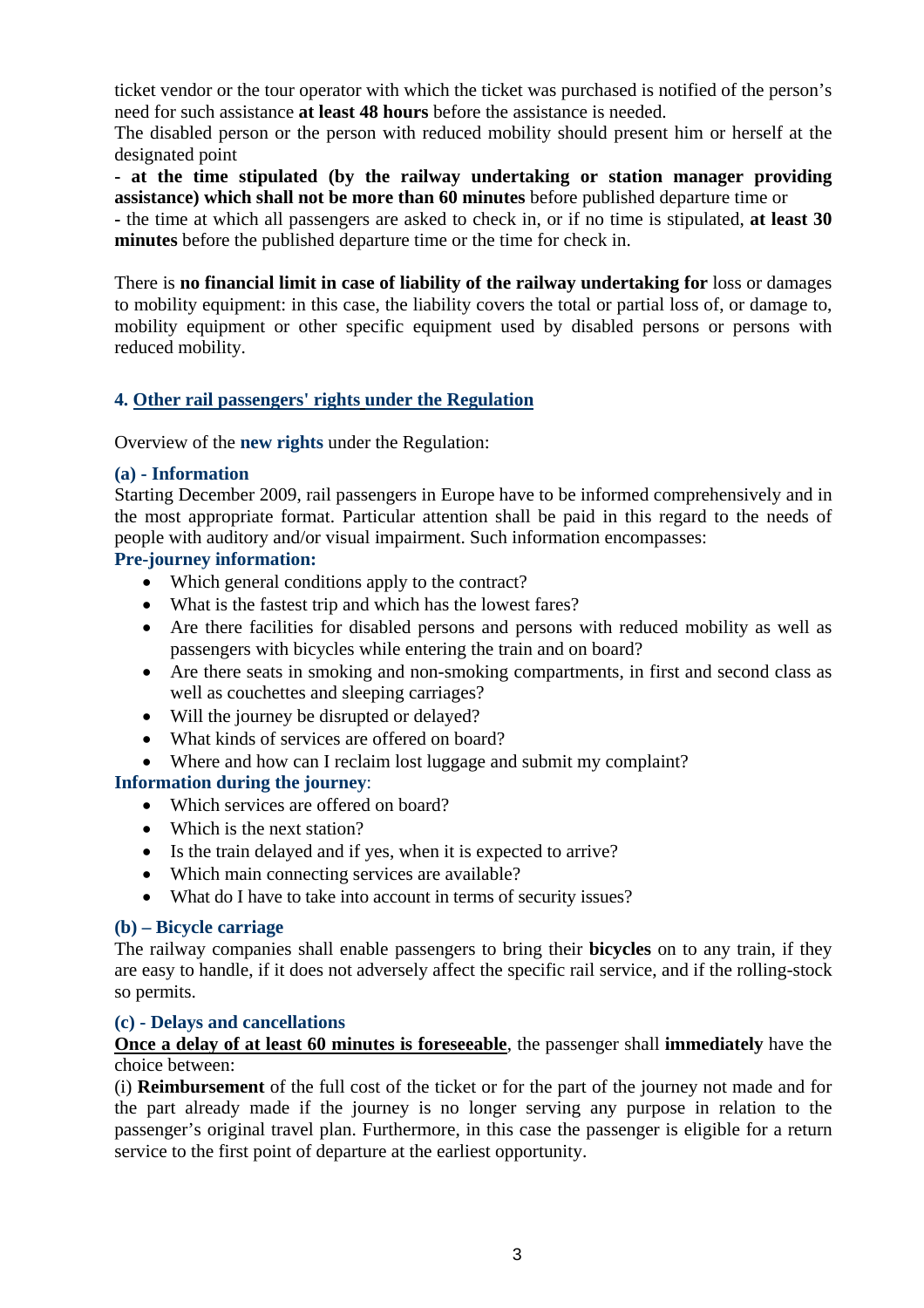(ii) **Continuation of the journey** or **re-routing** under comparable conditions to the final destination at the earliest opportunity or to the final destination at a later date at the passenger's convenience.

**In case the passenger continues his or her journey** despite a delay, he or she is entitled to **compensation**.

The minimum compensation for delays is:

25 % of the ticket price for a delay of 60 to 119 minutes,

50 % of the ticket price for a delay of at least 120 minutes.

The compensation of the ticket price is paid within one month after the submission of the request for compensation at the latest. The traveller is not entitled to compensation under certain conditions, if for instance the cancellation, delay or missed connection has been caused by circumstances which the carrier could not avoid, in spite of having taken all due care required in the particular case.

The company has the duty to inform travellers of delays and cancellations of trains as soon as such information is available.

In case of any delay of at least 60 minutes, passengers have to be offered free **meals and refreshments** in reasonable relation to the waiting time.

Moreover, the railway company has to offer **free hotel or other accommodation** as well as **the transport between the railway station and place of accommodation**, in cases where a stay of one or more nights becomes necessary due to the delay.

If the train is blocked on the track, the railway company has to arrange **transport from the train to the railway station, to an alternative departure point or to the final destination of the service**, where and when physically possible.

If the railway service cannot be continued anymore, the company has to organise as soon as possible **alternative transport services.** 

#### **(d) - Advance payments**

If a passenger is killed or injured during a train accident, the train company is required, **within 15 days**, to **advance payments** that meet the costs for the immediate needs of the affected passenger or of his or her dependants and that shall be at least 21,000 Euro in the event of death of the passenger.

### **5. Enabling rail passengers to complain**

Rail companies are obliged to set up a **complaint handling mechanism** for the rights an obligations covered by the Regulation and to make the contact details and working language(s) of such a complaint body widely known to passengers.

The complaints have to be answered within one month or in justified cases the passenger has to be informed by what date within a period of less than three month from the date of the complaint a reply can be expected.

#### **6. National Enforcement Bodies (NEBs)**

In each Member State there will be an independent body (the **"NEB")**, responsible for the enforcement of the Regulation, to whom passengers may complain, and which will ensure that rail travelers fully enjoy the rights provided under the Regulation, monitoring the compliance of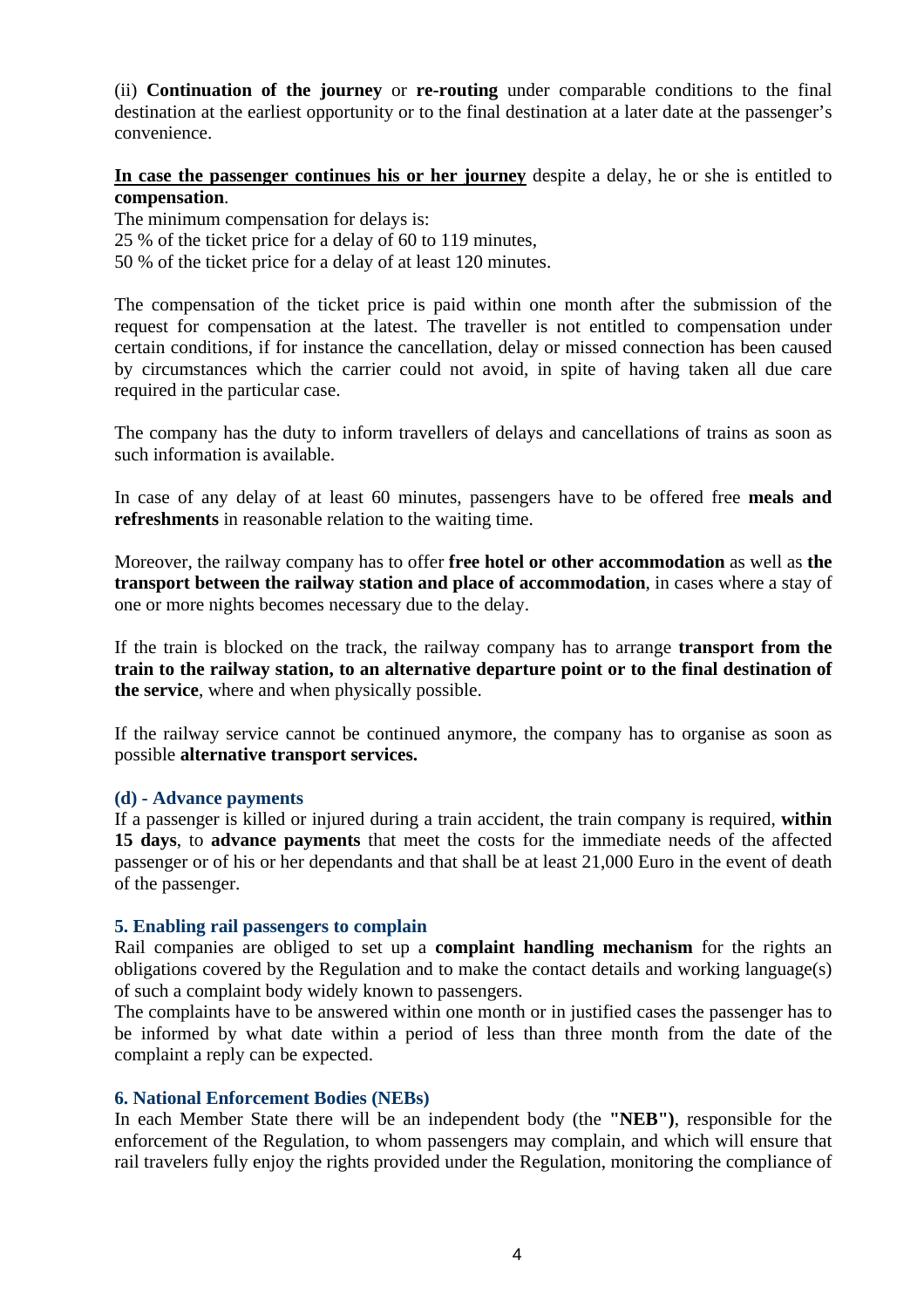railway undertakings, station managers and ticket vendors with its provisions, and applying penalties, where appropriate.

## **7. Extension to domestic and urban, suburban and regional rail passengers' transport services of the passengers' rights and obligations provided under the COTIF Convention for international rail passengers' transport services.**

- Strengthening of the rights of rail passengers builds on the existing system of international law on this subject contained in Appendix A, "Uniform rules concerning the Contract for International Carriage of Passengers and Luggage by Rail (CIV)" to the Convention concerning International Carriage by Rail (COTIF) of 9 May 1980, as modified by the Protocol for the modification of the Convention concerning International Carriage by Rail of 3 June 1999 (1999 Protocol).

- As a matter of fact, except where Member States decided to opt for derogations, the Regulation extends the scope of this Convention, which makes reference only to international railway services, to domestic and urban, suburban and regional rail passengers' transport services, provided by one or more undertakings licensed in accordance with Directive 95/18/EC.

- Basically**<sup>8</sup>** , the general rules and passengers' rights and obligation which are contained in the COTIF Convention and which form the object of such "extension" are the following:

### **A. Rules concerning the conditions/general terms of reference (including conclusion and performance) of the contract of carriage**

### **1.1 In general**

- Definition of the transport contract and definition of the ticket as *prima facie* evidence of the conclusion and contents of the contract;

- Tickets: form and mandatory content, transferability of the ticket, possibility of issuing tickets in the form of electronic data registration;

- Obligation of advance payment of the transport service by the passengers and conditions for the refund of the ticket price;

- Passenger's obligation to be in possession of a valid ticket during the journey, and obligation to pay a surcharge in case of omission to show a valid ticket on request and discontinuation of journey in case of refusal of paying the surcharge; other cases of exclusion from transport service (i.e., danger to safety, inconvenience to other passengers);

- Passenger's obligation to comply with customs and other administrative formalities;

- Obligation on the rail undertaking to certify on the ticket cancellations or missed connections.

### **1.2 Conditions relating to the carriage of hand luggage, animals, registered luggage, vehicles**

- Common provisions: acceptable hand luggage and animals, obligation to carry dangerous goods in compliance with the rules concerning the Carriage of Dangerous Goods by Rail (RID);

- Carrier's right to examine the articles and animals carried and to impose payment of the inspection costs to the passenger in case of non compliance with the contractual conditions;

- Passenger's obligation to comply with customs and other administrative formalities;

- Passenger's obligation to supervise his own hand luggage and animals;

- Consignment of registered luggage and obligation to provide a luggage registration voucher, which is *prima facie* evidence of the carriage obligation; presumption that the luggage is in

<sup>&</sup>lt;sup>8</sup> The summary/"list" provided is <u>neither exhaustive nor complete</u>. Reference is made to Annex I to the Regulation 1371/2007.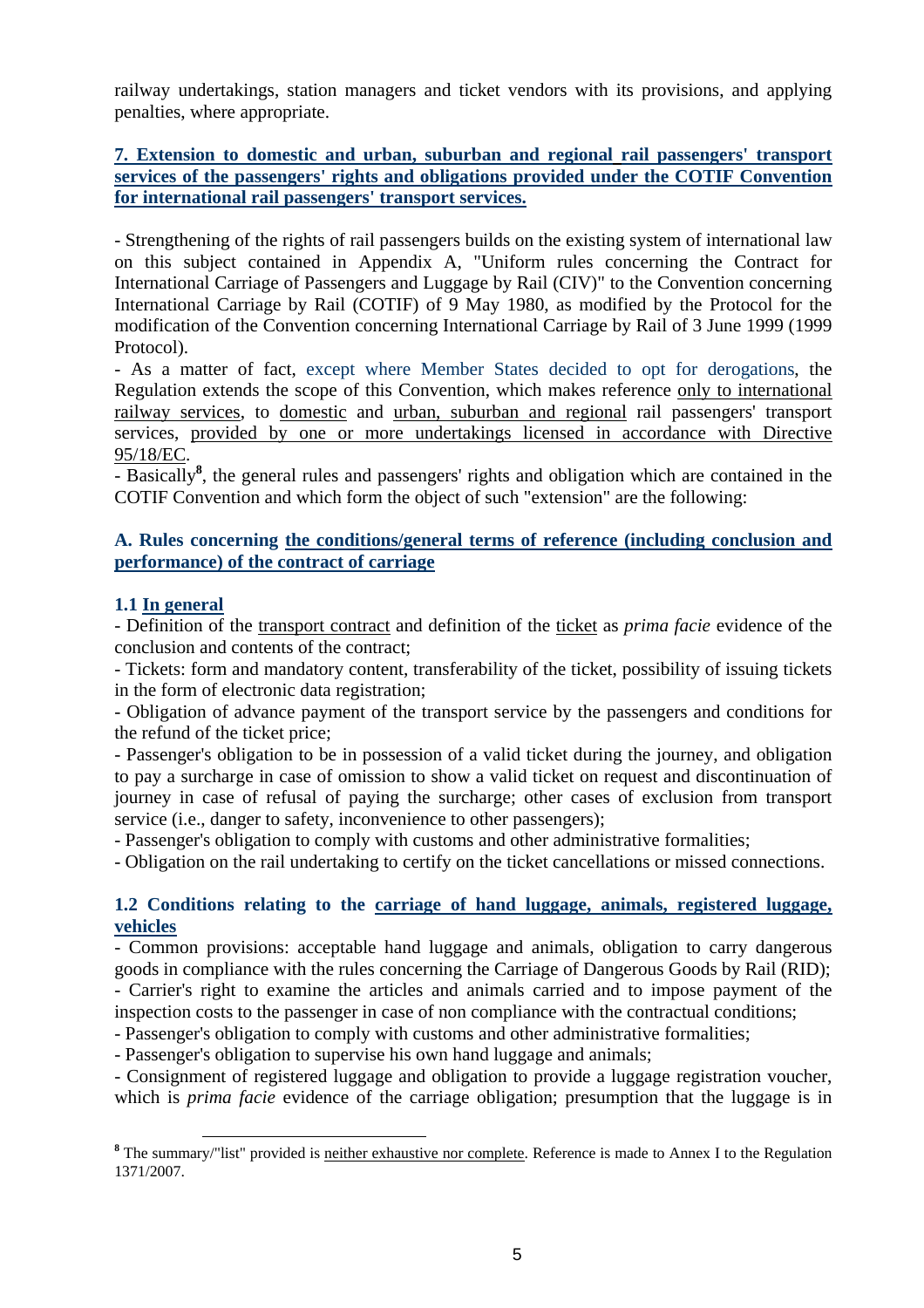good condition and corresponds to the entries on the luggage registration voucher; rules on the mandatory content of the registration voucher;

- Registration of luggage on production/presentation of a valid ticket; passenger's obligation to pay at the moment of the registration the charge for the carriage of the registered luggage; passenger's obligation to indicate on each piece of registered luggage his name and address and place of destination; passenger's right to dispose of the registered luggage upon presentation of the luggage registration voucher. The holder of the luggage registration voucher may refuse to accept the luggage if the carrier does not comply with his request to carry out an examination of the registered luggage in order to ascertain the alleged damage;

- Carriage of vehicles: the contractual obligations relating to the carriage of vehicles must be established by a carriage voucher issued to the passenger; mandatory content of the carriage voucher.

**B. Rules on: 1. railway undertaking liability for**: (a) death or personal injuries to passengers; (b) delays, cancellations, missed connections; (c) damages to hand luggage, animals, registered luggage, and vehicles; **2**. **assertion of rights by the passenger; 3. relations between carriers.** 

### **1. Railway undertaking liability**

#### **(a) Liability in case of death of, or personal injury to, passengers**

**-** The carrier shall be liable for the loss or damage resulting from the death of, personal injuries to, or any other physical or mental harm to, a passenger, caused by an accident arising out of the operation of the railway and happening while the passenger is in, entering or alighting from railway vehicles.

- The carrier shall be relieved of this liability:

(a) if the accident has been caused by circumstances not connected with the operation of the railway or by the behaviour of a third party, which the carrier, in spite of having taken the care required in the particular circumstances of the case, could not avoid and the consequences of which he was unable to prevent. Another undertaking using the same railway infrastructure shall not be considered as a third party;

(b) to the extent that the accident is due to the fault of the passenger.

- If carriage governed by a single contract of carriage is performed by successive carriers, the carrier bound pursuant to the contract of carriage to provide the service of carriage in the course of which the accident happened shall be liable in case of death of and personal injuries to, passengers.

- In case of death of the passenger the damages shall comprise any necessary costs following the death, in particular those of transport of the body and the funeral expenses.

- If, through the death of the passenger, persons whom he had a legal duty to maintain are deprived of their support, such persons shall also be compensated for that loss.

- In case of personal injury or any other physical or mental harm to the passenger the damages shall comprise:

(a) any necessary costs, in particular those of treatment and of transport;

(b) compensation for financial loss, due to total or partial incapacity to work, or to increased needs.

- The amount of damages to be awarded shall be determined in accordance with national law. However, the upper limit per passenger shall be set at 175 000 units of account, where national law provides for an upper limit of less than that amount.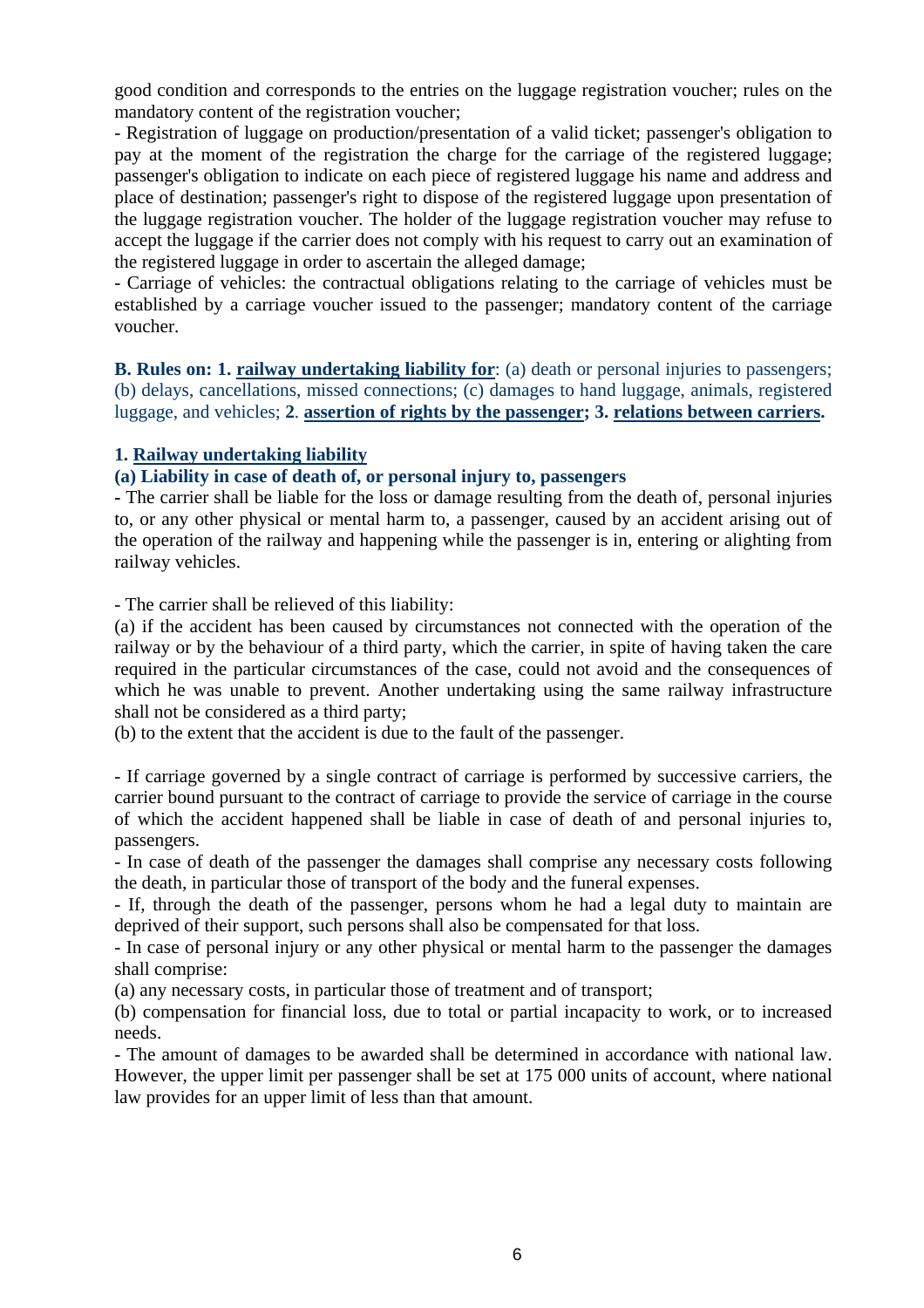### **(b) Liability in case of cancellation, late running of trains or missed connections**

- The carrier shall be liable to the passenger for loss or damage resulting from the fact that, by reason of cancellation, the late running of a train or a missed connection, his journey cannot be continued the same day.

- The damages shall comprise the reasonable costs of accommodation as well as the reasonable costs occasioned by having to notify persons expecting the passenger.

- The carrier shall be relieved of this liability, when the cancellation, late running or missed connection is attributable to one of the following causes:

(a) circumstances not connected with the operation of the railway or the behaviour of a third party which the carrier, in spite of having taken the care required in the particular circumstances of the case, could not avoid and the consequences of which he was unable to prevent;

(b) fault on the part of the passenger.

#### **(c) Liability in case of damages to hand luggage, animals, registered luggage, vehicles**

- In case of death of, or personal injury to, passengers the carrier shall also be liable for the loss or damage resulting from the total or partial loss of, or damage to, articles which the passenger had on him or with him as hand luggage. In such case, compensation up to a limit of 1 400 units of account per passenger shall be provided by the carrier.

- In other cases, the carrier shall not be liable for the total or partial loss of, or damage to, articles, hand luggage or animals the supervision of which is the responsibility of the passenger, unless this loss or damage is caused by the fault of the carrier.

- The carrier shall be liable for loss or damage resulting from the total or partial loss of, or damage to, registered luggage.

- The carrier shall be relieved of this liability to the extent that the loss, damage or delay in delivery was caused by a fault of the passenger and to the extent that the loss or damage arises from the special risks inherent in one or more of the following circumstances:

(a) the absence or inadequacy of packing;

(b) the special nature of the luggage;

(c) the consignment as luggage of articles not acceptable for carriage.

- If carriage governed by a single contract is performed by several successive carriers, each carrier, by the very act of taking over the luggage with the luggage registration voucher or the vehicle with the carriage voucher, shall be responsible for the carriage over the entire route up to delivery.

- Where the carrier has entrusted the performance of the carriage, in whole or in part, to a substitute carrier, the carrier shall nevertheless remain liable in respect of the entire carriage.

- In case of total or partial loss of registered luggage, the carrier must pay, to the exclusion of all other damages:

(a) if the amount of the loss or damage suffered is proved, compensation equal to that proved amount, but not exceeding 80 units of account per kilogram of gross mass short or 1 200 units of account per item of luggage;

(b) if the amount of the loss or damage suffered is not established, liquidated damages of 20 units of account per kilogram of gross mass missing or 300 units of account per item of luggage.

- In case of damage to registered luggage, the carrier must pay compensation equivalent to the loss in value of the luggage.

- In case of delay in delivery of registered luggage, the carrier must pay in respect of each whole period of 24 hours after delivery has been requested, but subject to a maximum of 14 days: